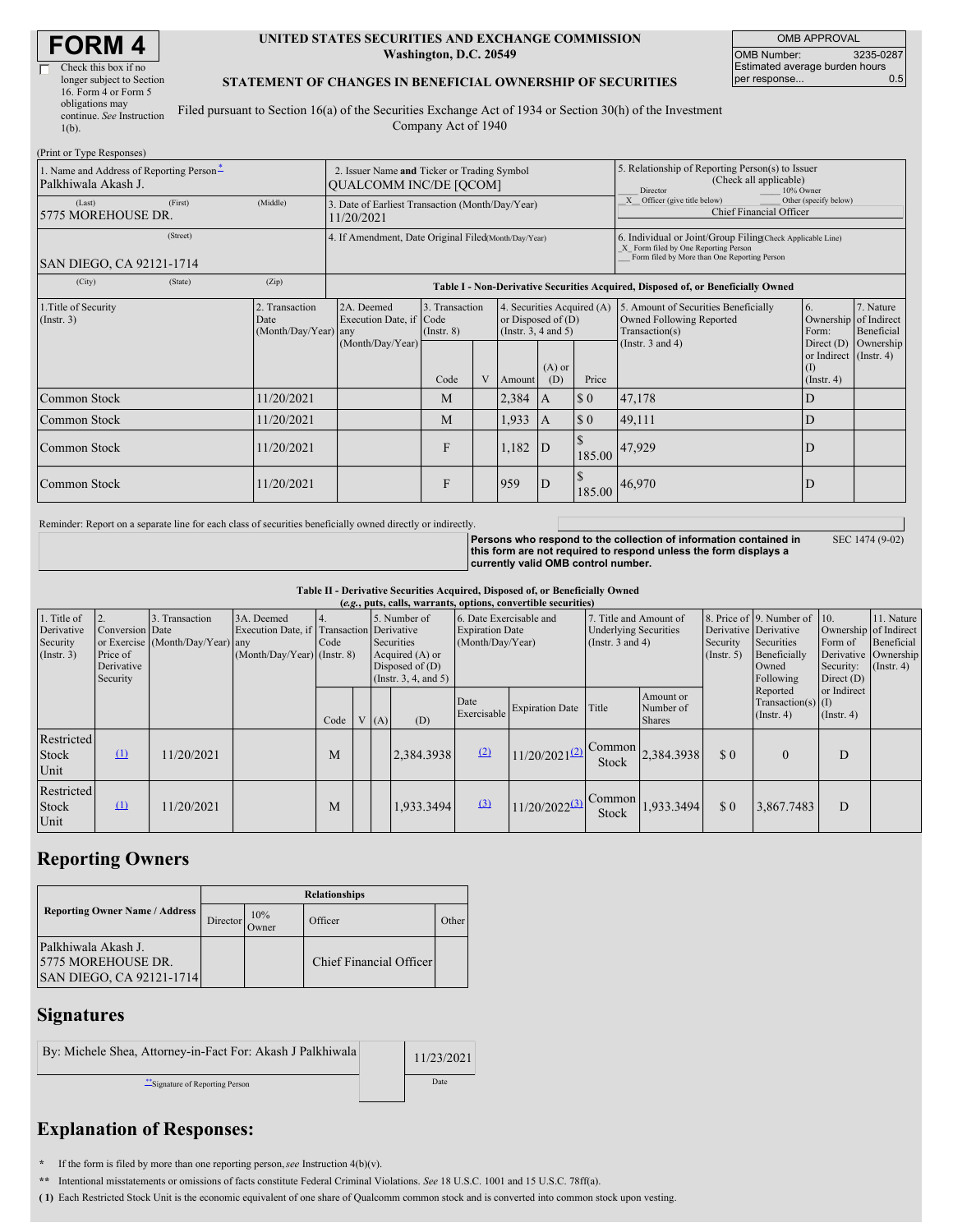- **( 2)** The Restricted Stock Units (and allocable dividend equivalents) vest one-third on November 20, 2019, and the remaining balance vest semi-annually thereafter.
- **( 3)** The Restricted Stock Units (and allocable dividend equivalents) vest one-third on November 20, 2020, and the remaining balance vest semi-annually thereafter.

Note: File three copies of this Form, one of which must be manually signed. If space is insufficient, *see* Instruction 6 for procedure.

Potential persons who are to respond to the collection of information contained in this form are not required to respond unless the form displays a currently valid OMB number.